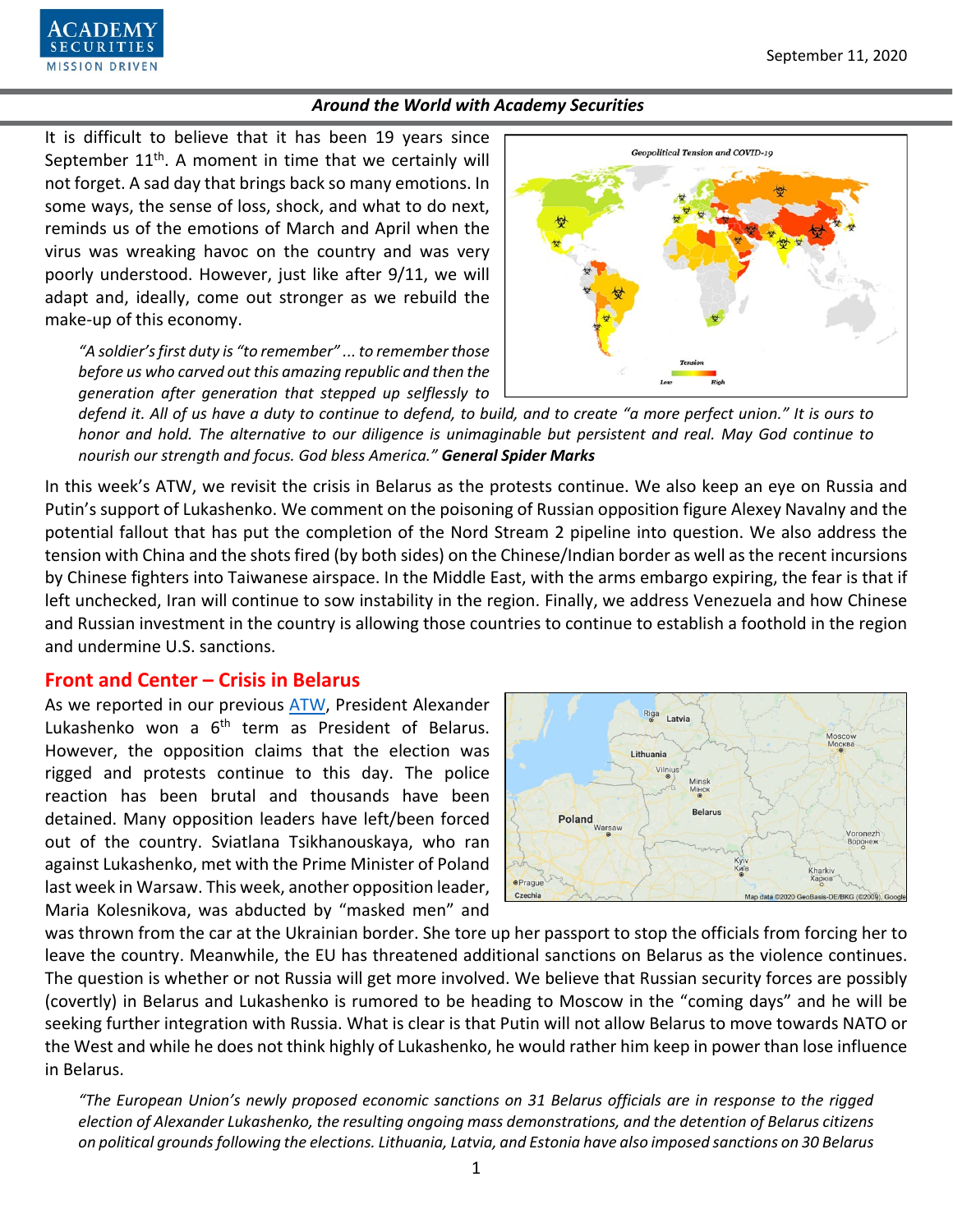

*leaders including Lukashenko. The sanctions follow the disappearance of opposition leader Maria Kolesnikova, who was last seen being taken into a van by security forces on Monday. The EU elected to keep Lukashenko off the list for now as it reviews his involvement. The EU steps are aimed at pressuring Lukashenko's regime to ease the crackdown on the demonstrators and calling for new elections. Vladimir Putin's support for Lukashenko remains shaky at best and is key to preventing either of these two demands from occurring. Putin continues to support Lukashenko but has not shown his cards on how far his support will go or what actions he may take. He threatened to standup a Russian security force on the border that would go into Belarus to support the government if there were any moves towards the West and away from Moscow." General Robert Walsh*

## **Russia**

Russian opposition leader Alexey Navalny was poisoned on a flight to Moscow on August 20<sup>th</sup>. While Russia has denied any involvement, tests conducted by a German medical team have indicated that the evidence is irrefutable. Navalny is now out of a medically induced coma and is being treated in a German hospital. A critic of Putin, Navalny is suspected of having been poisoned with Novichok, a banned nerve agent that was used in an attack on former Russian spy Sergei Skripal in 2018. Since Russia is the only known country to be in possession of the substance, many believe it proves once again that Russia will not hesitate to use the weapon on



individuals critical of Putin. As a result, there is now discussion of whether or not Germany will move forward with the Nord Stream 2 natural gas pipeline. The pipeline, which travels under the Baltic Sea, bypassing Ukraine, is designed to supply natural gas to Europe. While ending the project, which is almost completed, could hurt Germany and other nations, it has long been opposed by the U.S. as a threat to Europe's energy security.

*"Merkel has been an unwavering proponent of the Nord Stream 2 gas pipeline that is almost complete and will take gas from Russia to Germany. However, she is under pressure from within Germany and the U.S. to cancel the pipeline due to Russian influence. Putin has been instigating mischief throughout Europe and the rest of the world for Russia's self-interests with the intent of driving a wedge between NATO, the U.S., and western aligned countries wherever he can. If Putin is willing to use a nerve agent on Navalny, why wouldn't he use gas as leverage against European Union countries down the road?* 

*He certainly has not earned the trust of any of the NATO or European Union countries or any other Western-aligned countries. The U.S. has been advocating for Merkel and the EU countries to purchase more liquified natural gas from the U.S. This could be a key strategic win for the U.S. and the Trump administration in the run-up to the elections. Adding to the controversy is the fact that some are arguing the demand for gas in Europe has stabilized and there will be less need for Russian gas. Germany must extract concessions from Russia over the Navalny poisoning or take the more strategic view on Russia. Russia has been no friend to the West since the end of WWII. This is a case where national security interests should outweigh economic interests until Russian behavior changes." General Robert Walsh*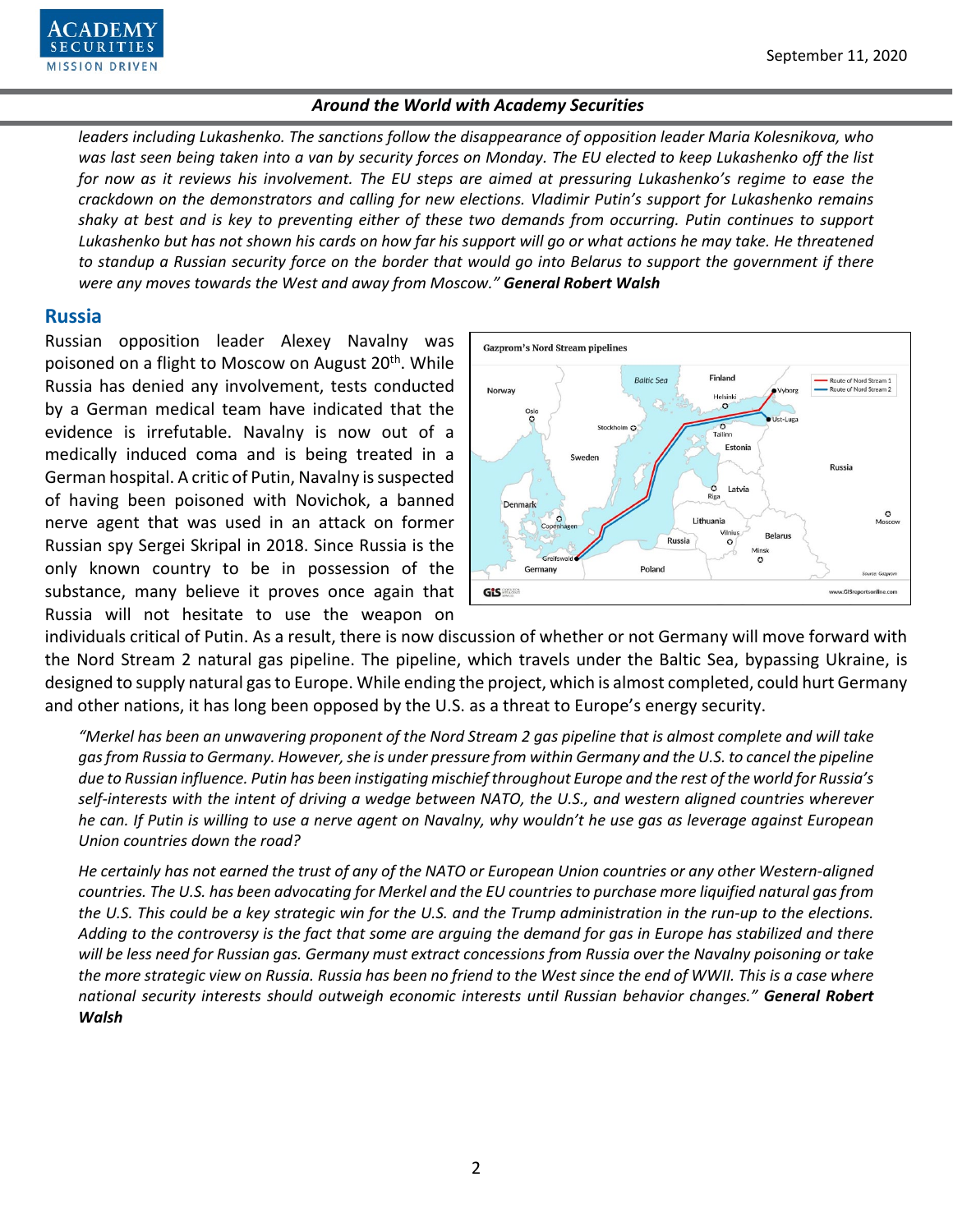

## **China Update**

As we discussed in our June  $19<sup>th</sup>$  [ATW,](https://www.academysecurities.com/wordpress/wp-content/uploads/2020/06/Around-the-World-with-Academy-Securities_6-19-20-1.pdf) the situation along the Chinese/Indian border continues to deteriorate. On June 16<sup>th</sup>, 20 Indian troops were killed in a skirmish with Chinese forces, but no shots were fired. On September  $8<sup>th</sup>$ , for the first time in 45 years, both sides accused the other of firing warning shots. While both countries are now moving reinforcements to the region, neither side really wants a conflict. Both are nuclear powers, but the Chinese military is stronger.

Meanwhile, tension in the East and South China Seas has continued to build as Taiwan's president recently



announced that she is urging other "like minded" democratic nations to form an alliance to counter aggressive regional actions by China. While Taiwan is calling for a strategy to avoid war, how China views these words is starting to play out. As we addressed in our recent [SITREP,](https://www.academysecurities.com/is-taiwan-at-risk/) on September 9<sup>th</sup> (and again on the 10<sup>th</sup>) China sent fighter jets briefly into Taiwanese airspace. Back in August, China flew its fighters over the Taiwan Strait, likely in response to HHS Secretary Azar's visit to Taiwan. The U.S. recently finalized a deal to sell additional F-16s to Taiwan and the island nation is ramping up its defensive capabilities. Taiwan views China's actions in the South China Sea as destabilizing and the U.S. has continued its freedom of navigation patrols, recently with two aircraft carrier strike groups.

*"Tensions between India and China continue to rise as the Himalayan border crisis became even more contentious as shots were fired for the first time in decades. On the technology front, India had previously banned 59 Chinese apps including TikTok over national security concerns. Last week, India added an additional 118 apps to the list. India claims that the apps are being used to steal user's data and ultimately "impinges upon the sovereignty and integrity of India."*

*India is becoming a close ally of the U.S. in its views towards China's intellectual property and cyber theft. The U.S. has threatened to ban TikTok and has directed that U.S. companies stop doing business with Tencent's WeChat platform. All of this is ironically happening as China announced their "global data security" initiative that would place China in a global tech security leadership role by outlining the principles that countries should follow for personal information, cyber theft, and how data should be stored and used. These are the exact areas that the U.S., India, and others have accused China of violating by collecting user data and sharing it with the Chinese government." General Robert Walsh*

*"U.S. deterrence of China has worked in the East China Sea (ECS) and with Taiwan, but it is not working as we would like in the South China Sea (SCS). In the ECS, Prime Minister Abe has been a key player in the successful deterrence of China - with respect to the Senkaku Islands dispute - by astutely leveraging the U.S. alliance. With PM Abe's resignation, we will need to watch closely as the new Japanese government is formed and whether it will be more accommodating to China. With respect to Taiwan, we continue to actively improve the relationship, and all our partners and allies are watching as we work to counter Chinese expansion in the region. In the SCS, countries in the past have not stood firm against China, but lately many have been leaning towards the U.S. and our support. Our center of gravity is our allies and partners in the region, so it is important that we become an alliance builder with the U.S. in the center as a protector (of a free and open Indo-Pacific). We must rebuild alliance cohesion and multilateral institutions to respond to China's long-term strategic vision." General KK Chinn*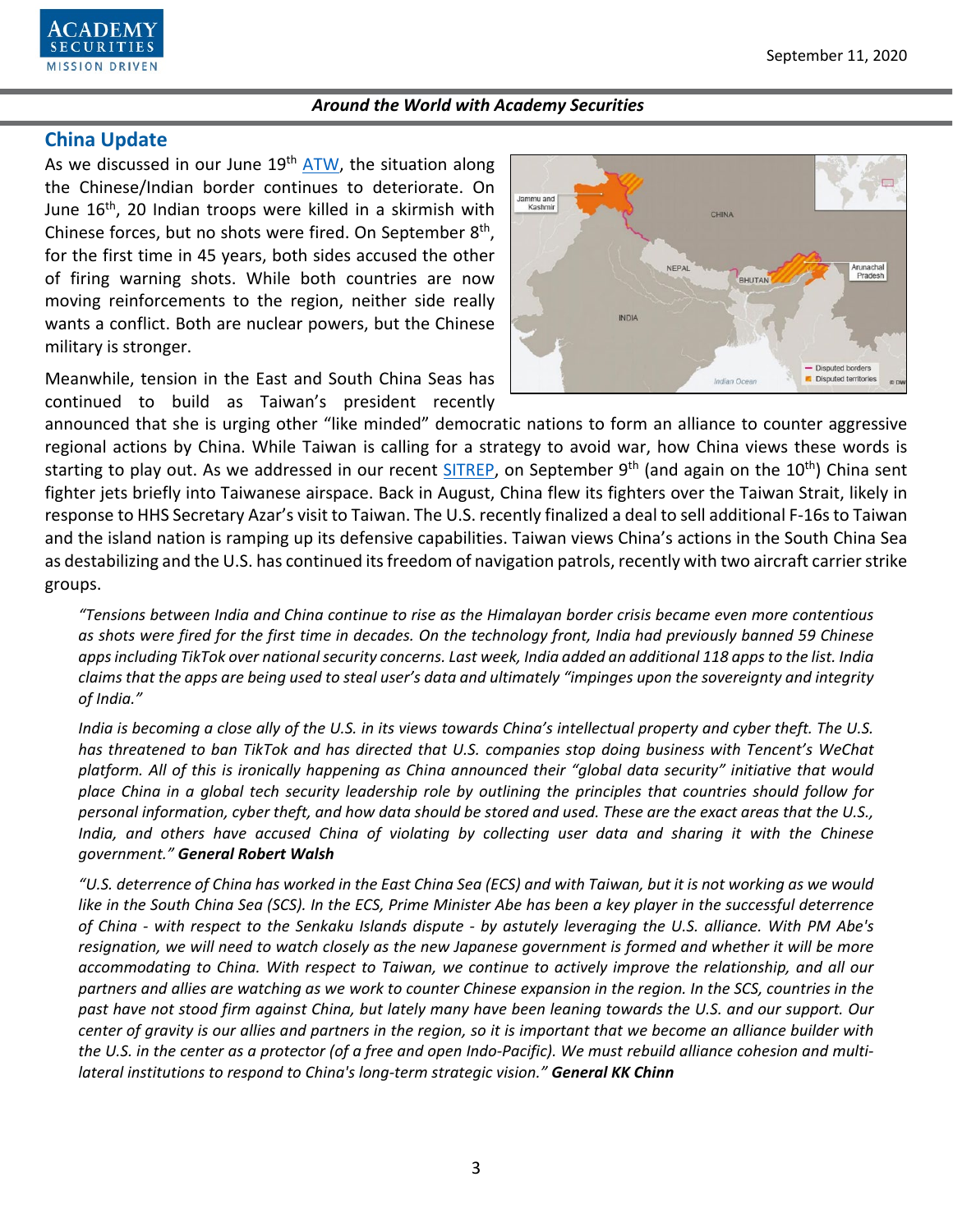

# **Middle East**

### **Iran**

In our previous [ATW,](https://www.academysecurities.com/wordpress/wp-content/uploads/2020/08/Around-the-World-with-Academy-Securities_8-28-20.pdf) we reported that the U.S. was actively trying to reimpose sanctions on Iran for violations of the nuclear deal. The near-term impetus for the request is that conventional arms transfer restrictions are set to expire in the coming weeks. The concern is that the sale of Iranian weapons in Lebanon, Syria, and Yemen have further contributed to regional instability. Additionally, Iranian uranium enrichment has now reached 10x the agreed upon limits and its testing of "space vehicles" is feared to be a cover for the regime's long-range missile program. However, most of the Security Council



members have rejected the U.S. snapback sanction request, and the Council president has not taken action. While the U.S. can exercise its veto power in the event the Security Council suspends the sanctions, this is an outcome the UN will try to avoid. Other nations in the Middle East are watching this closely. If the UN fails to act, the feeling is other countries may take matters into their own hands and seek partnerships like the Israel/UAE peace deal. In fact, today it was announced that Bahrain, the island nation off the coast of Saudi Arabia (which is home to the U.S. Fifth Fleet), would also establish full diplomatic relations with Israel. In addition to further partnerships, countries in the region may also look to build up their own military capabilities and ignite a regional arms race, which could further contribute to instability. However, the hope is that these peaceful partnerships will act as a more effective deterrent.

*"The UN Security Council is expected to ignore the U.S. sanctions request and keep it off the agenda. The rational is the U.S. is no longer a participant in the decision-making process after withdrawing from the JCPOA as an original signer. This presents the Security Council with a problem since Iran has continued to increase its uranium enrichment well beyond what was agreed to in the JCPOA. The U.S. demands that the original sanctions prior to the 2015 agreement be restored. This week the president of the Security Council said there is not enough support within the Council to revive the sanctions. Making this a bigger problem for the U.S. is the potential \$400 billion investment and security deal between Iran and China that will undercut U.S. sanctions. If the deal takes place, Iran will be able to reduce some of the pressure imposed by the U.S. by dealing directly in Chinese currency and bypassing the U.S. sanctions. Expect the UN Security Council to take a deep breath and wait for the results of the U.S. elections and see*  where U.S. policy and actions may lead. Vice President Biden has said that he would take the U.S. back into the *JCPOA as originally signed under the Obama administration. Additionally, we can expect the Gulf Arab states to continue to work in conjunction with the U.S. to further isolate Iran." General Robert Walsh*

### **Syria**

As we discussed in our August 14<sup>th</sup> [ATW,](https://www.academysecurities.com/wordpress/wp-content/uploads/2020/08/Around-the-World-with-Academy-Securities_8-14-20.pdf) both Russia AND Iran have played key roles in the decade long civil war in Syria. Iran has funded proxy forces and spent \$30 billion to establish a foothold in Syria. This week, Russia's Deputy Prime Minister announced that Russia will lead the effort to help Assad's government survive the U.S. economic sanctions and assist in the rebuilding. Russia has made a significant investment in Syria and wants to position itself to lead the \$400 billion infrastructure reconstruction effort. Meanwhile, the U.S. has called for the removal of Iranian forces from Syria, but not Russian. The U.S. State Department has said its position has not changed and it is intent on defeating ISIS, finding a political solution in Syria, and removing Iranian forces. The oil and gas assets in the country continue to be a primary focus for the U.S. and the goal is to not let them fall into the hands of ISIS.

*"The U.S. State Department's reassertion of its policy in Syria is no surprise. The larger issue is limiting Iran's influence throughout the Middle East. Iran seeks to develop an arc of influence from Iran through Iraq and Syria and into Lebanon with their ultimate goal being the removal of Israel as a state. The U.S. plans to keep a presence in Syria to*